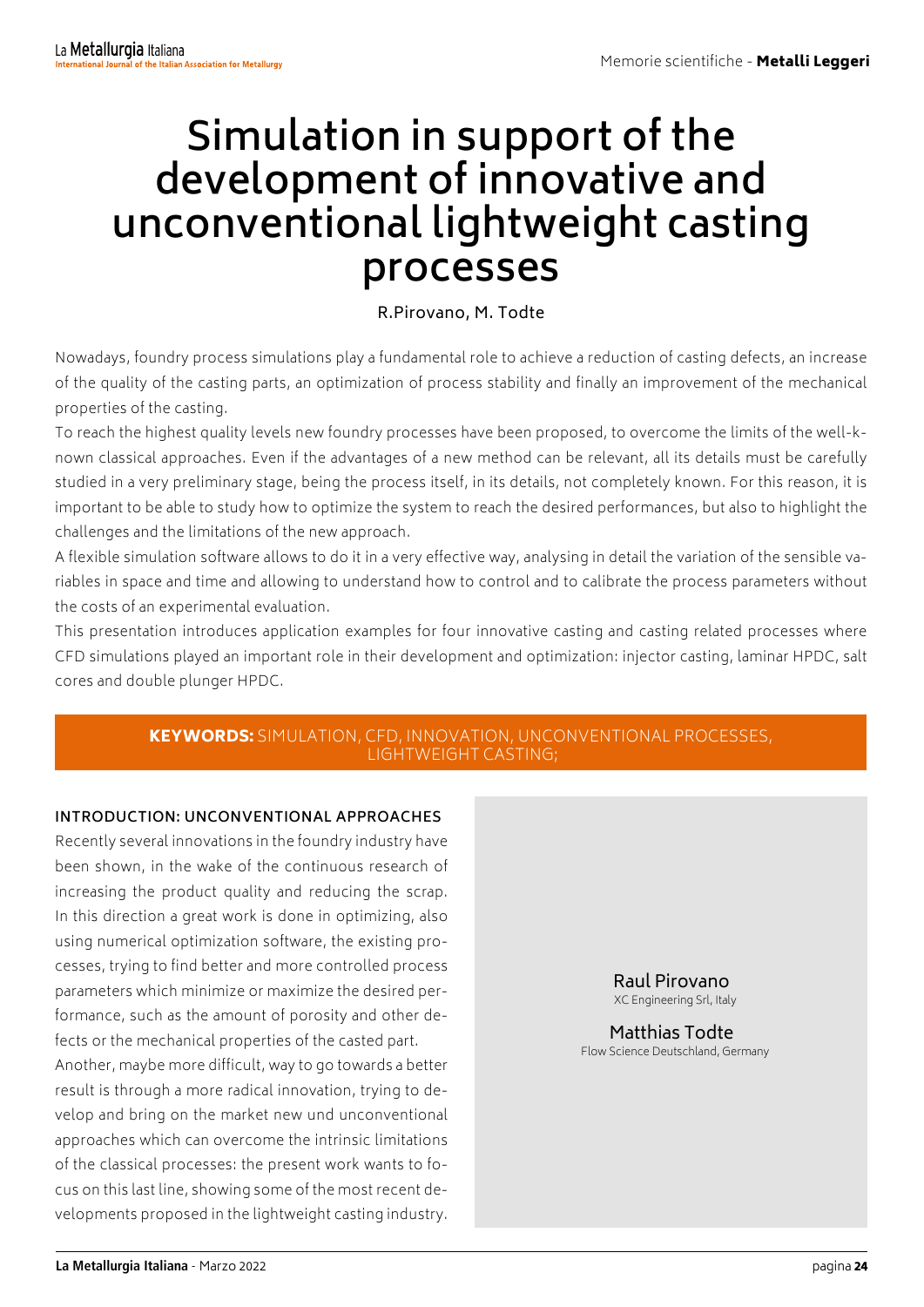In the developing phase of new technologies, it is critical to be able to forecast in detail advantages, limitations, and challenges that the implementation of the idea will bring. In order to do it in the most efficient way, reducing the time and the costs related to an experimental phase, the intensive use of simulation software has been widely diffused in the last year: in fact, they allow to test easily different configurations, calibrate the process and analyze the outputs in detail in a very fast and effective way. The present work will show how a flexible CFD process simulation software was helpful in the development of four different innovative technologies.

#### **INJECTOR CASTING**

Many engine components are produced with a gravity casting process. As for most of the casting part, the aim of the process is to reduce casting defects and increase the quality of the casting part and its mechanical properties, optimizing at the same time the process stability.

Traditionally, different casting processes have been proposed: for instance, a top pouring method, where the feeders are filled with hot metal with consequent advantages for the shrinkage porosity location and the possibility to

cool down the bottom plate. On the other hand, in this case there is a high risk for entraining air and oxides, du to the high velocities and the turbulence. On the opposite, a bottom pouring method minimize this risk, but the metal in the feeders is colder and it is not possible to cool down the bottom plate. Again, there is the possibility to make a tilt pouring, which improve these limitations but has high costs due to the machine used and additional risk of air entrainment due to the rotation.

In order to combine the advantages of traditional processes and avoids their disadvantages, an innovative casting process with a moving feeding system has been developed: the metal is poured in the cast directly through thin injectors connected to a moving basin placed at the top of the casting part: the injectors at the beginning of the process are near the bottom of the part, reducing turbulence levels, air entrainment and oxides, but moving in the vertical direction they are able to fill directly the feeders with hot metal at the end of the filling phase. The bottom plate can be cooled, and there is no need to model pouring basin and gating system. The only limitation is that this process is not suitable for all casting parts, because of the placement of the injectors.



**Fig.1** - Injector casting, global view and detail of the velocity field at the exit of one injector.

In the design of this system the simulation played a crucial role to understand the filling behavior and design the best shape and movement of the injectors, to get an optimal metal flow during the whole filling process, monitoring velocities, turbulence, temperature distribution and casting defects. Moreover, being able to move basin and injectors directly into the simulation, allowed to perfectly calibrate the process parameters such us the initial temperatures, the timings and the movement of basin and stopper, with a great reduction of the experimental effort.

#### **LAMINAR HPDC**

Nowadays, the OEMs in the automotive industry, receive strong requirements for increased mechanical properties,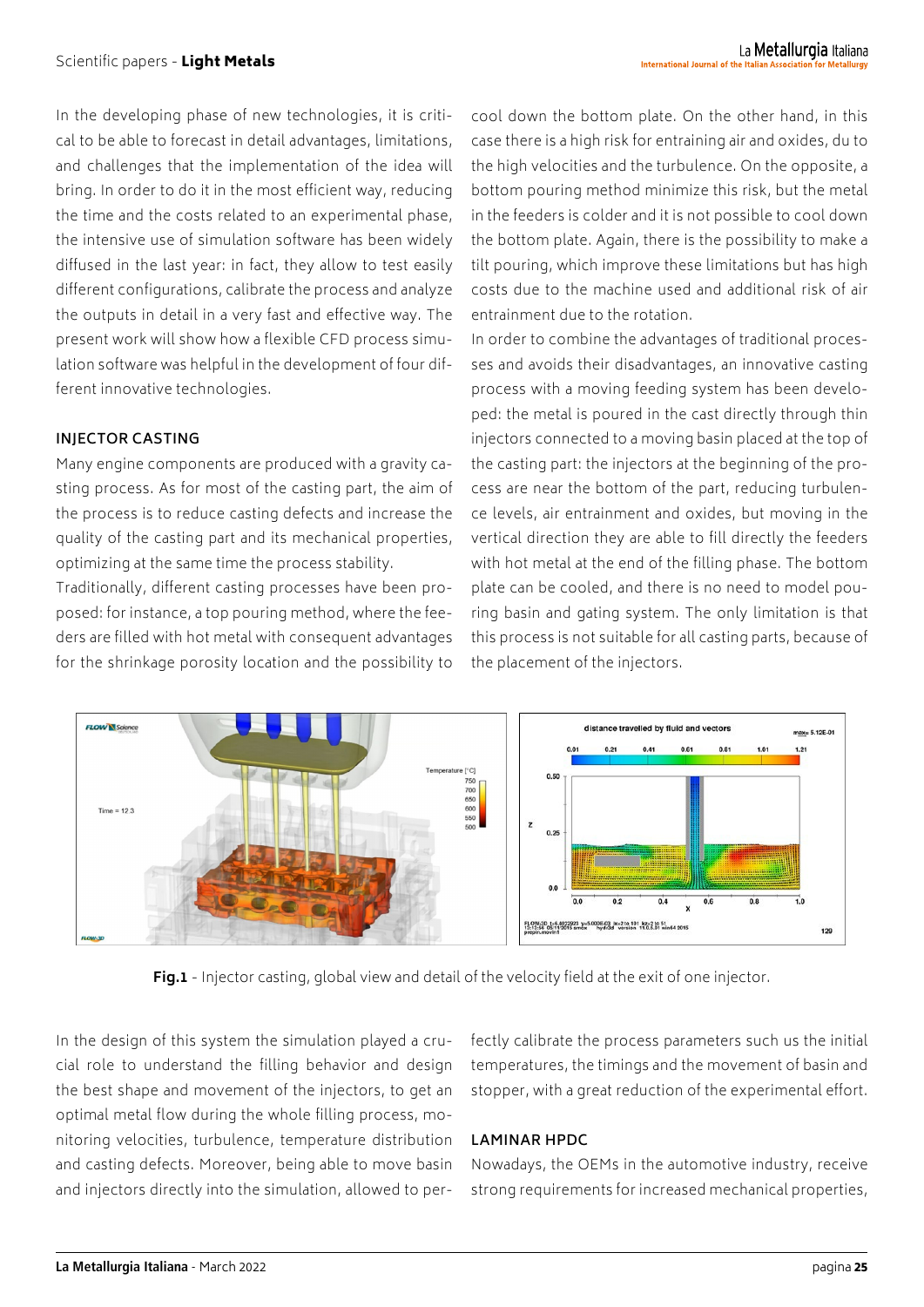for instance for structural parts, and at the same time for weight reduction, associated to the production of high volumes in aluminum alloys, where HPDC is the most important process. One of the issues of achieve these requirements is that HPDC castings are often not suitable for heat treatment or welding, because of the presence of pores containing entrapped gas which would form blisters. To overcome this limitation an innovative "laminar HPDC" process, which is an HPDC done with a very low plunger

velocity, has been tuned. The advantages are several: first, the process can be run on conventional HPDC machines, but obtaining a filling with basically no turbulence and a considerable reduction of air inclusions, allowing a longer intensification pressure phase due to the compact gating system, with a consequent reduction of shrink holes. Finally, the castings can be welded and undergo heat treatment.



**Fig.2** - Gas porosity entrained during the filling during a laminar HPDC process.

Conversely, there are several challenges that need to be addressed. The gating system needs to be adapted, as well as the venting system, and there is a high risk for cold run due to long filling time. Then, an heavy heating of the die must be expected, with the adaptation of the thermal control system and the development of a dedicated spraying methodology. In setting up this new method, process simulations had a great importance, being able to provide to the engineer prior to go the real machine, with all the consequent risks, all the information regarding both the casting quality and the mold temperatures, allowing the precise calibration of all the process parameters.

#### **SALT CORES**

To produce casting parts with a complex shape, often removable cores are adopted. Commonly sand cores are used but they have different limitations, for example in terms of surface finish and gas development. In the last years salt cores have been studied and brought to mass production because of the several advantages that they guarantee compared to the conventional sand cores. In fact, they can be removed without residues and risk of damage due to water solubility; there is no core gas development, so no porosity generation in an emission-free process; they produce high quality surface finishing, due to the very smooth core surface; they have a high stability against mechanical and thermal loads and they can increase the process robustness the casting quality. For these reasons, today they are used not only for the standard gravity casting applications, but also in HPDC.

To use salt cores in a such demanding process as HPDC, several considerations must be done prior to go in production. First of all, it is important to understand if the core, once in the mold and subject to the high mechanical and thermal loads typical of the process, will be able to resist. Process simulation software can help, being able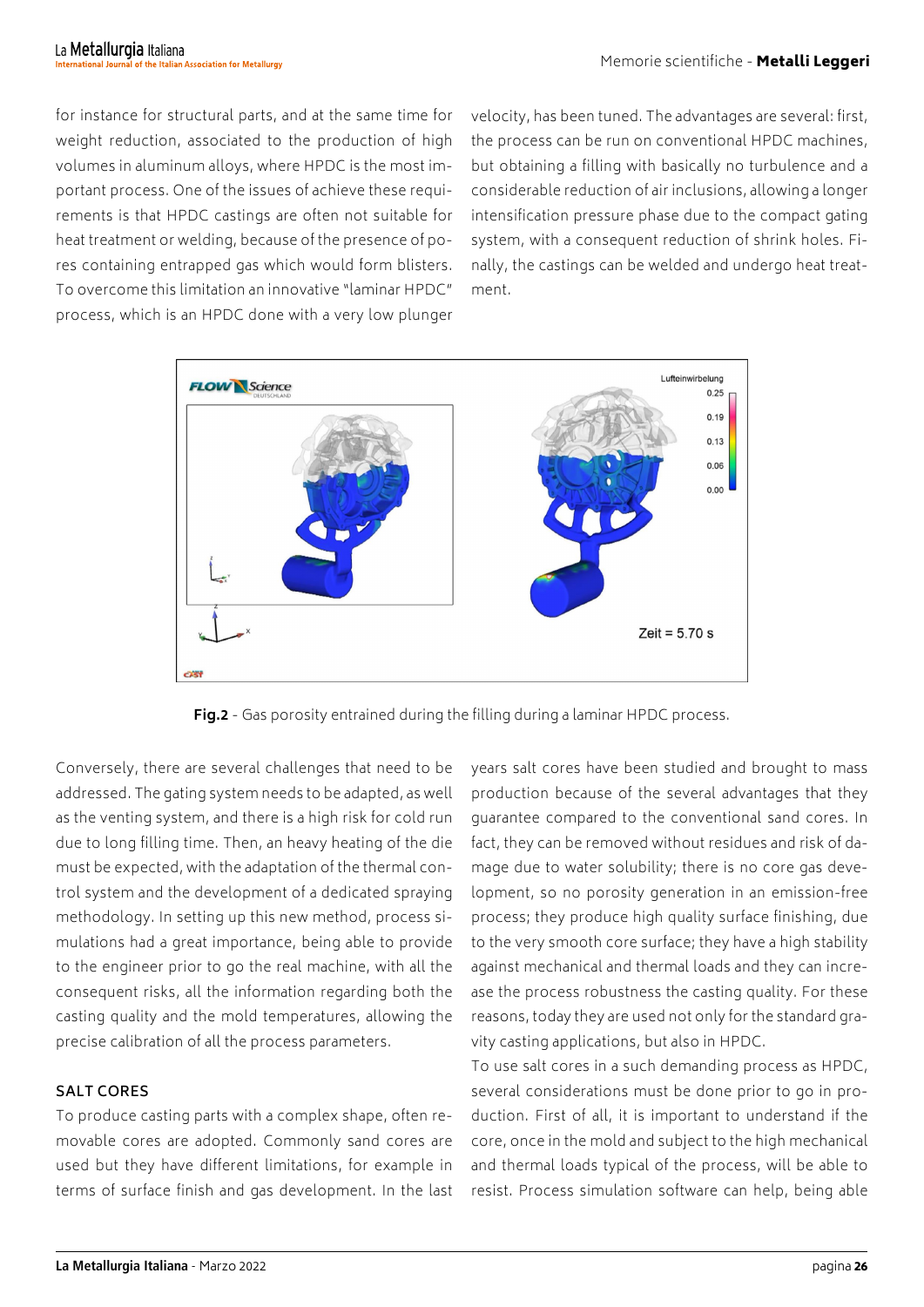to detect precisely stress and deformations on the core during the whole filling phase.

Then, the production of salt core itself must be carefully investigated. There are various options: pressing, in gravity casting, in LPDC, in HPDC. Even in this case simulation software have been greatly helpful to understand the critical aspects of this new process. In fact, they can show in

detail the filling and the solidification behaviour and allow to design and adapt gating and overflow system. Moreover, it is possible to optimize the process parameters and to keep in the correct consideration peculiar aspects, such as the residual stress and the high risk of shrink holes due to the very high density variation across the solidification.



**Fig.3** - Salt core production with an HPDC process and porosity prediction.

#### **DOUBLE PLUNGER HPDC**

To improve performances without increase excessively costs different techniques have been evaluated across the years. Among them, the idea of using two plungers during the same HPDC process has aroused a lot of interest and has been thoroughly investigated in order to grasp all its potential and criticalities.

The idea of this innovative process is to put in series two plungers in the same vertical shot sleeve, which move in opposite directions. First, the bottom plunger is moved near the top of the shot sleeve, to reduce the drop height during the pouring of the metal in the sleeve itself, slowly moving downwards to increase the available space in the sleeve. Then, both plungers move downwards, and the top plunger reaches and block the open surface of the metal. When the bottom plunger reaches the gating system, a fast and well-coordinated motion of the two plungers injects at a high pressure the metal in the mold.



**Fig.4** -Double plunger HPDC, beginning of the fast shot.